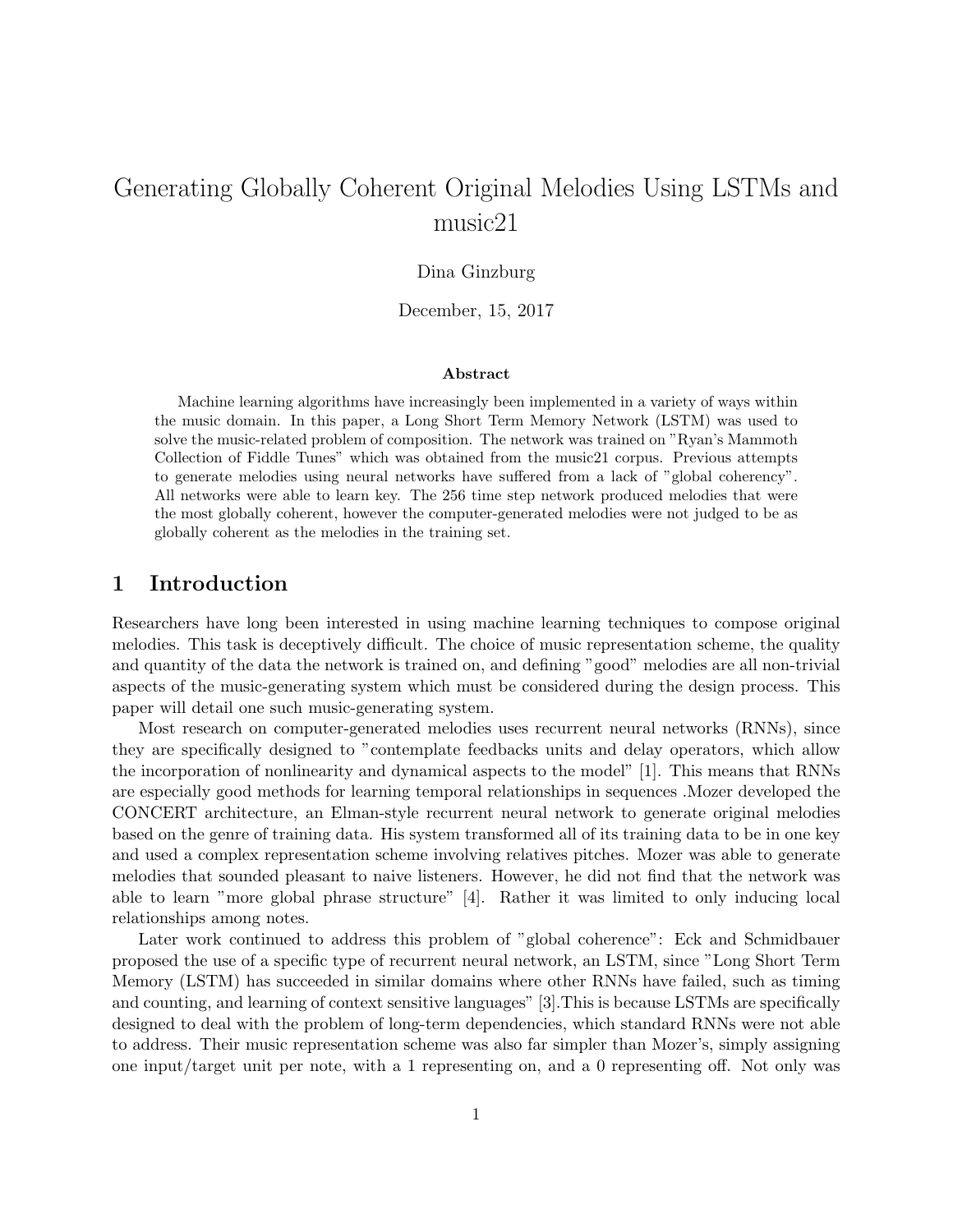this representation simpler, it also allowed there to be no artificial distinction between notes and chords. Eck and Schmidbauer were able to show that an "LSTM is able to play the blues with good timing and proper structure as long as one is willing to listen" [3].

More recent work in music composition has introduced "chaotic inspiration" to LSTM-based systems, which involves giving the network a chaotic melody as "initial inspiration" [1]. Researchers have also attempted to define "melodiousness" in some sort of quantifiable way, despite the subjective nature of musical "quality". The system proposed in this paper will use an LSTM network, a simple binary music representation scheme, a certain amount of randomness when generating melodies, and a semi-subjective measure of "global coherency" which relies on human judges, to address some of the issues raised in the field.

## 2 Methods

Training data was obtained from the music21 corpus and preprocessed using music21's objectoriented toolkit. Three LSTM networks varying in input-size were trained on this data and then used to generate five original melodies each.

#### 2.1 music21

music21 is an object-oriented python toolkit for searching, analyzing, and manipulating music scores. Scores are represented as stream objects which can be nested and contain notes, rests, and other symbolic data. All elements are timed, based on offset from a starting point. music21 also comes with a large virtual corpus containing many works of classical music, as well as a large variety of folk songs [2]. For the purposes of this project, "Ryan's Mammoth Collection of Fiddle Tunes" - containing over one thousand melodies - was chosen since it was the largest single-genre collection in the corpus. Ryan's contained melodies in varied keys which were kept as is and not converted to one single key.

#### 2.2 Music Representation

Figure 1: Each array represents the melody at a certain offset.

Each melody in Ryan's collection was transformed into a sequence of arrays. This was done using the music21 methods **Flatten** and **NotesAndRests** which reduced each score to a list of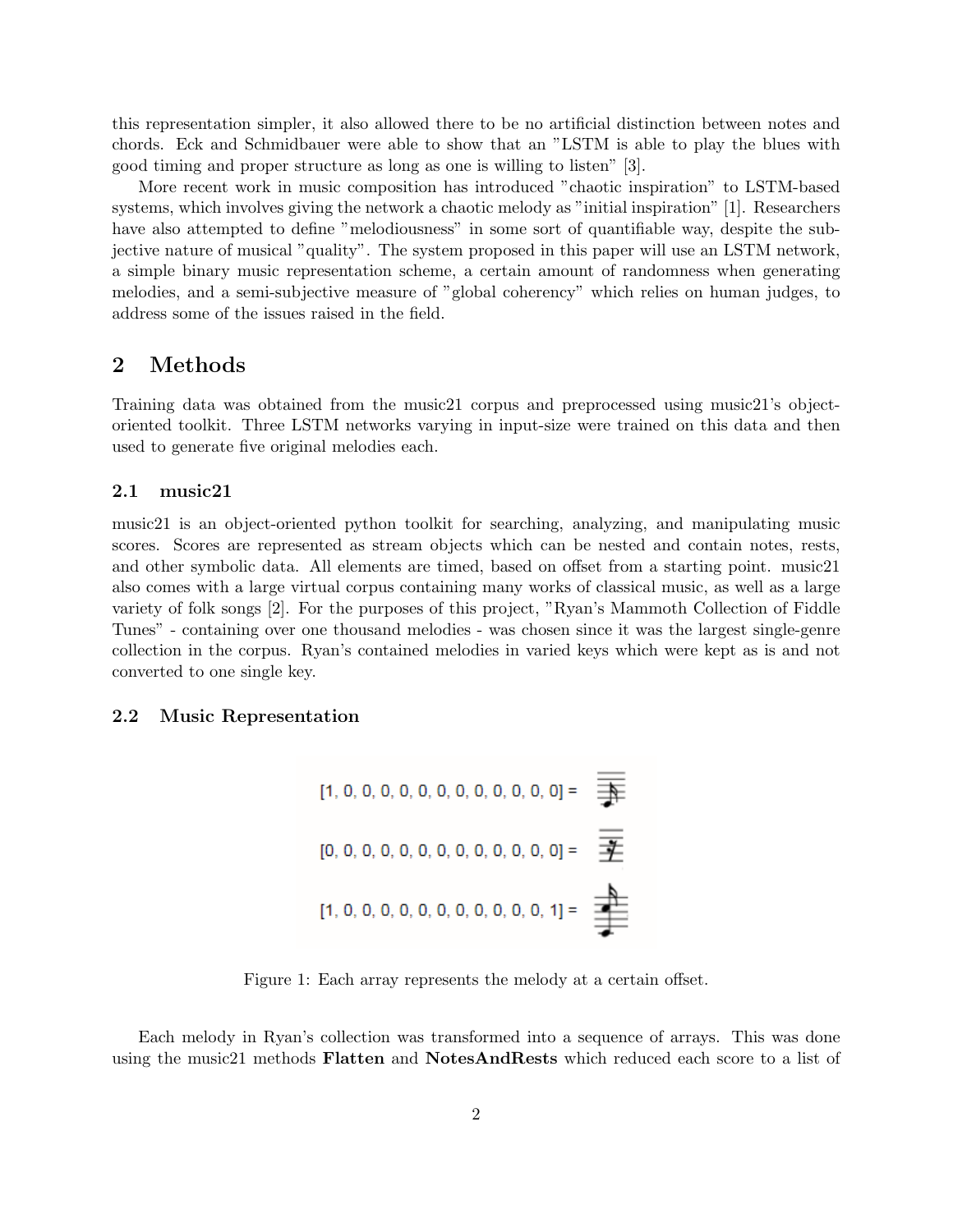note and rest elements, each assigned an offset value. The method **GetElementsAtOffset** was then used to check what elements were playing at each sixteenth note. The notes and rests at each offset were then encoded into an array with 13 entries, each of which represents note from C4 to C5. If an entry is set to 1, then that note is playing at that offset. If it is set to 0, it is not playing at that offset. This representation scheme is quite simple. Chords can easily be represented by simply setting more than one entry in an array to 1. However, the biggest drawback of representing melodies this way is that there is no way to discern repeating sixteenth notes and notes of longer duration. This drawback was overlooked for the sake of time, although improvements to representation will be discussed further in subsequent sections. Figure 1 shows examples of this representation. Each melody was padded with a certain amount of rests at the beginning in order to give the network an opportunity to learn how to begin melodies as well.

## 2.3 LSTM

RNNs address the limitations of standard feed-forward models by including loops. This allows information to persist. RNNs' chain-like structure makes it a particularly suitable model for dealing with lists and sequences. However standard RNN architectures were unable to handle long-term dependencies, or when relevant information is not recent in the sequence. This is where LSTMs come in.

LSTMs were specifically designed to address this shortcoming of RNNs. Rather than the single layer module used in standard RNNS, LSTMs have four layers in each module. These layers allow each block of the LSTM to add, remove, or pass on information from its memory. LSTMs have proven to be enormously successful at a variety of tasks and have popularized RNNs as a reliable method for learning sequences.



Figure 2: Left: The repeating module in a standard RNN contains a single layer. Right: The repeating module in an LSTM contains four interacting layers.

#### 2.4 Training

The keras deep learning library was used to construct the network architectures, specifically the LSTM layer and the merge layer. Three LSTM networks were trained on the same training data. These networks only differed in the number of time-steps into the past the network considered. 64 time steps correspond to one 4/4 measure, so 64, 128, and 256 time step input sizes were selected as parameters to the network (corresponding to 1, 2, and 4 measures). Otherwise, all parameters were set to the default parameters as determined by keras. Each network was trained for 10 epochs with a batch size of 32, achieving an accuracy rates of 45%, 47.5%, and 43% respectively. In the context of music composition, the low accuracy rate should not be cause for worry. Since we want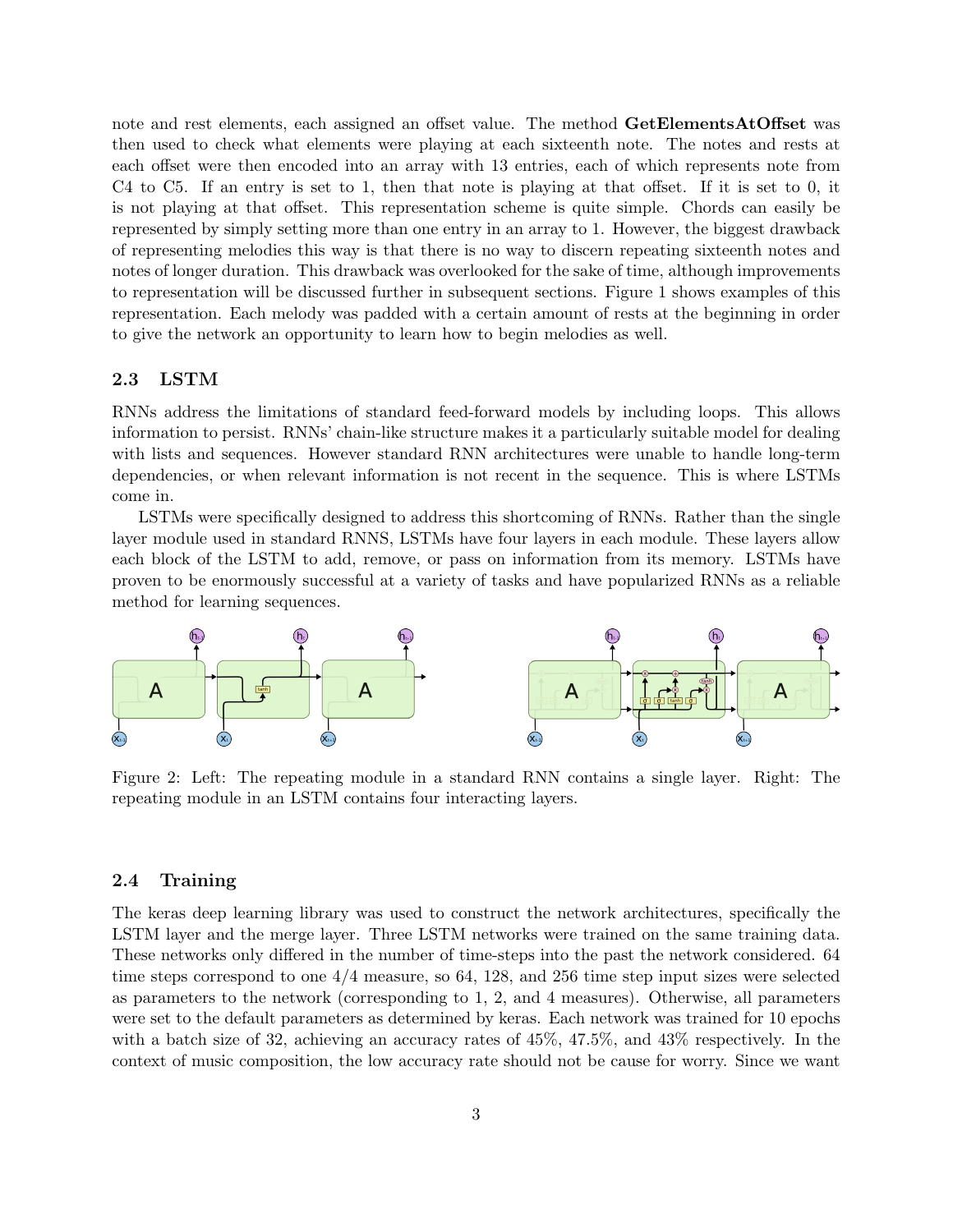the network to generate original melodies, we want the network to learn general rules for music composition rather than learn to predict the melodies within the training data perfectly.



Figure 3: Three LSTMs were trained on encoded versions of melodies from Ryan's Mammoth Collection of Fiddle Tunes.

## 3 Experiments

Once all three networks were trained, the music-generation process began. Each network was given five sets of a starting input consisting of only rests. This was passed through the networks which generated a probability distribution for every possible next note. The next note was chosen not by choosing the note with the highest probability, but rather from the probability distribution. This allowed the generated melodies to have a certain amount of controlled "chaos". Melodies often contain patterns that are disrupted in surprising and original ways, so by incorporating randomness into the music-generation process some aspect of the creative process was also being modeled.

To address a problem mentioned earlier in Section 2.2, once melodies were generated, repeating notes were treated as the longest possible duration unless there was a measure break, in which case the notes were split apart at the measure break. The question of when to end the generated melodies was addressed simply by arbitrarily choosing a sequence length of 8 measures. This was informed by the fact that most of the fiddle tunes in the training data came in multiples of 4 measures, with 8 measures being quite common.

Every generated melody was sent to a team of two music theorists, Tai Warner and Asher Wolf, for analysis (along with five melodies from the training set). Analysts were unaware of which melodies were generated by which network. Each analyst produced a global coherency score from 1, not globally coherent at all, to 10, perfectly globally coherent, based on their research of fiddle music theory. Roughly, global coherence was judged to mean repeating patterns and musical structures/themes, as well as chord progressions that make sense given fiddle tune conventions.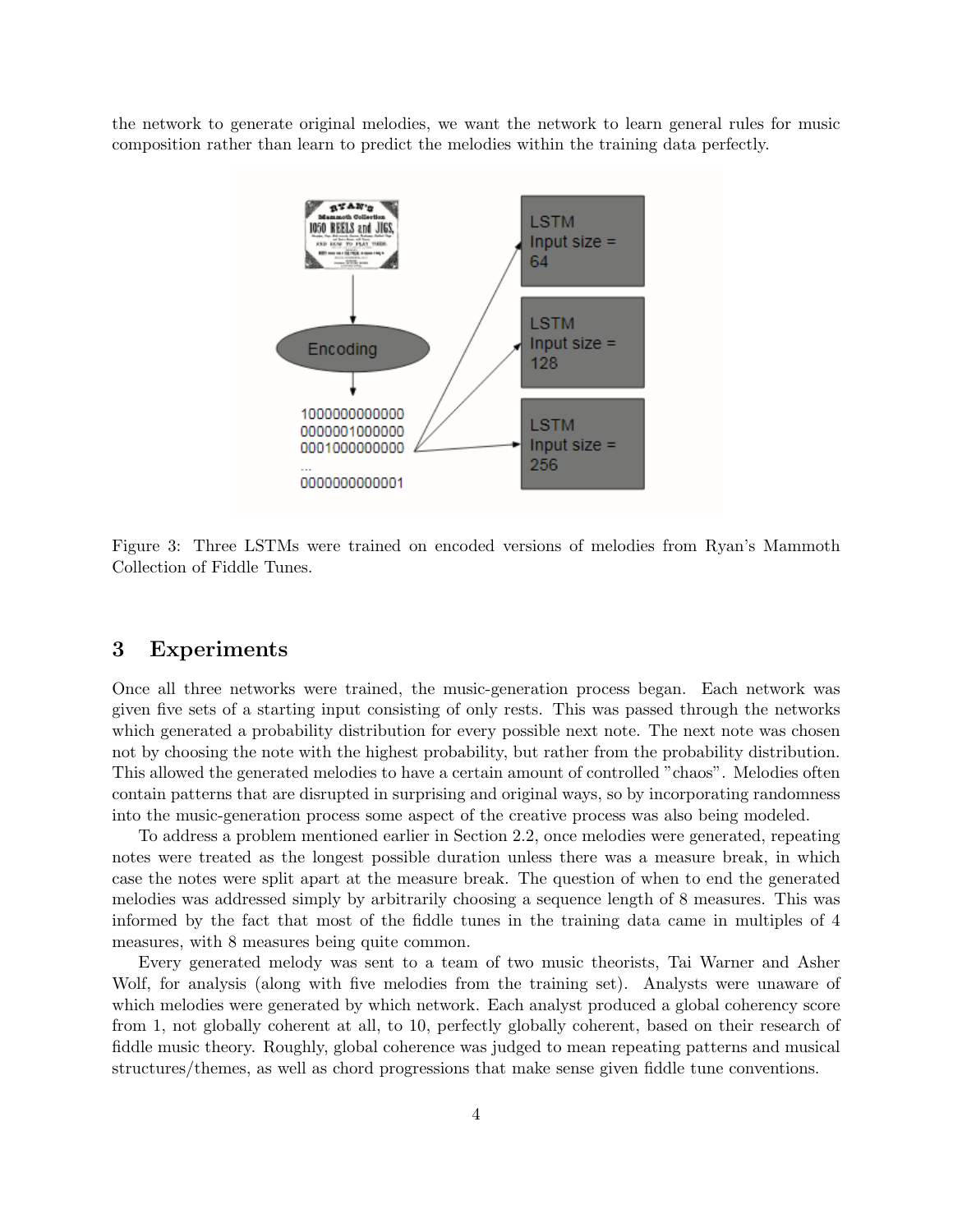## 4 Results

Analysts were able to correctly identify the training data melodies (example in Figure4), giving them an average global coherency score of 9.8. Although there was no significant difference between input-sizes of 64 and 128, 256 time steps led to slightly more globally coherent melodies than the other two networks. Overall, the melodies generated were middlingly globally coherent. However, some interesting features of certain melodies were noted by analysts.

| Time Steps        | <b>Average Global Coherence</b> |
|-------------------|---------------------------------|
| 64                |                                 |
| 128               |                                 |
| 256               |                                 |
| Training Melodies |                                 |

Table 1: Average Global Coherence Scores for Each Network (based on 5 melodies each)

Figure 5 shows one melody which was labeled the analysts "favorite", despite being given a low global coherency score of 3. Although there seems to be no repetition of structures or themes within the melody, analysts noted that the melody reminded them of the style of Bela Bartok, a 20th century composer who was influenced by Hungarian folk music. Figure 6 shows another example of a melody given a low global coherency score with the analysts noting its weirdly offset beats. Figure 7 shows an example of a melody rated highly in global coherence. It exhibits a similar rhythmic structure on both lines, indicating repetition of a musical idea. Every generated melody retained a single key throughout. This indicates that the networks were able to learn key: the most basic element of global coherency.



Figure 4: A melody given a global coherency score of 10. Music theorists easily identified melodies from the training set.

## 5 Discussion

The networks' ability to learn key indicates that LSTMs show promise for learning features of globally coherent melodies. Certainly the available literature indicates that this is true. Although global coherency does seem to be loosely correlated with LSTM input-size, more experiments are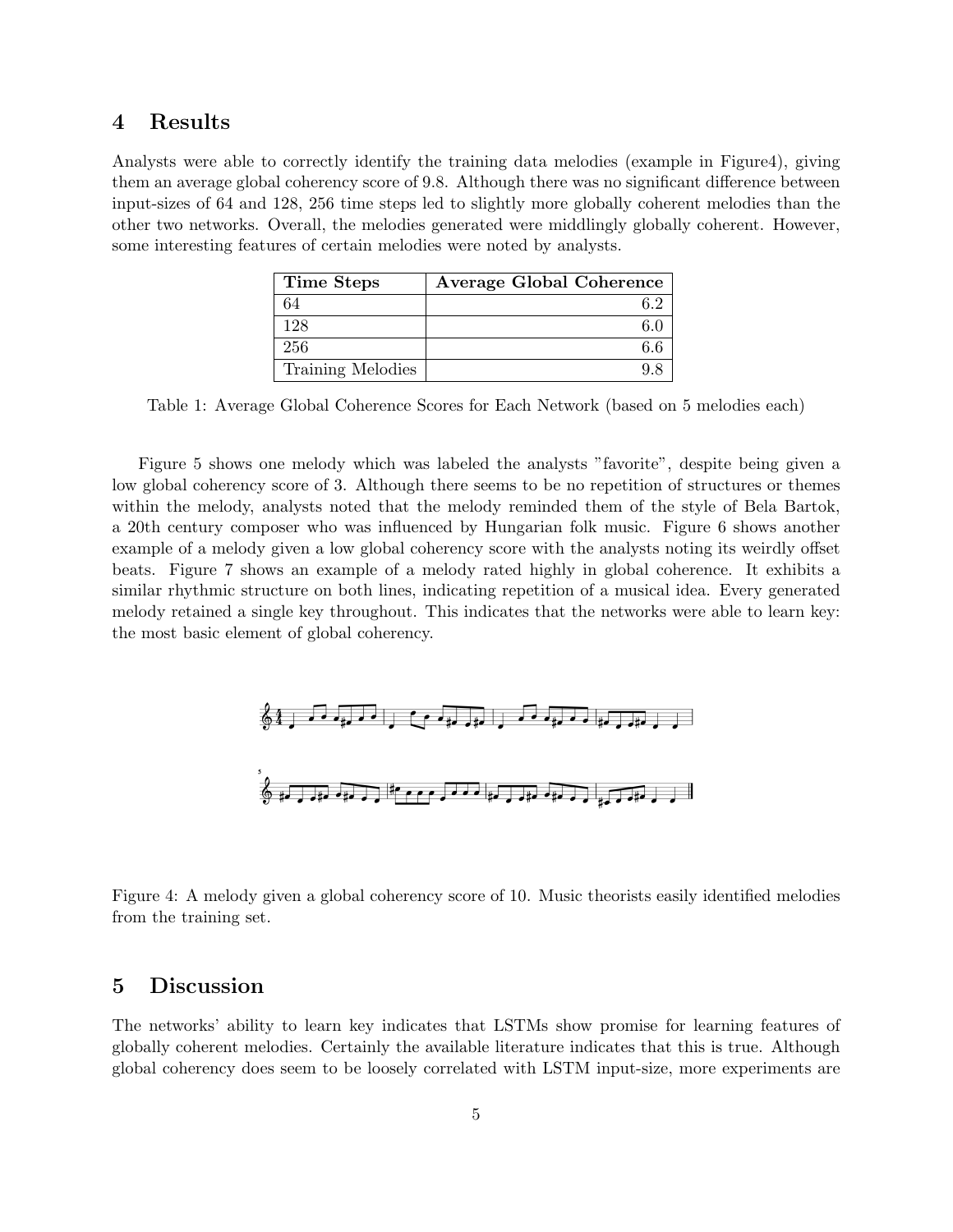

Figure 5: A melody given a global coherency score of 3, but labeled the music theorists' "favorite".



Figure 6: A melody given a global coherency score of 3. Music theorists' noted its weirdly offset beats.



Figure 7: A melody given a global coherency score of 8. Music theorists' only noted that the melody did not resolve at the end.

needed to make any strong conclusions about the data. The computer-generated melodies were easily distinguishable from melodies in the training data, indicating that there is still much more work to be done on the system.

However, despite some disappointing results, responses from the analysts towards the computergenerated melodies were quite interesting on their own, irrespective of a melody's global coherency. In fact, Warner and Wolf found some of the least globally coherent melodies of the bunch most interesting. This suggests that there is some value to a system which does not achieve "global coherency", but nevertheless generates interesting and original melodies. Particularly in the case of "writer's block", a network that can generate unexpected melodies could spark unexpected ideas in composers.

Finding a quantitative way of evaluating the quality of generated melodies was difficult. The privileging of Western music theory and its emphasis on melody is one way to go about doing so, and in fact is how I and most work in the field has approached the task of computer music composition. However, this is a limited understanding of music and what it is about music that excites us so much. I am particularly interested in experimental music from around the world music which explicitly breaks rules but nevertheless is able to captivate listeners. Could such an experimental, rule-breaking, machine ever exist?